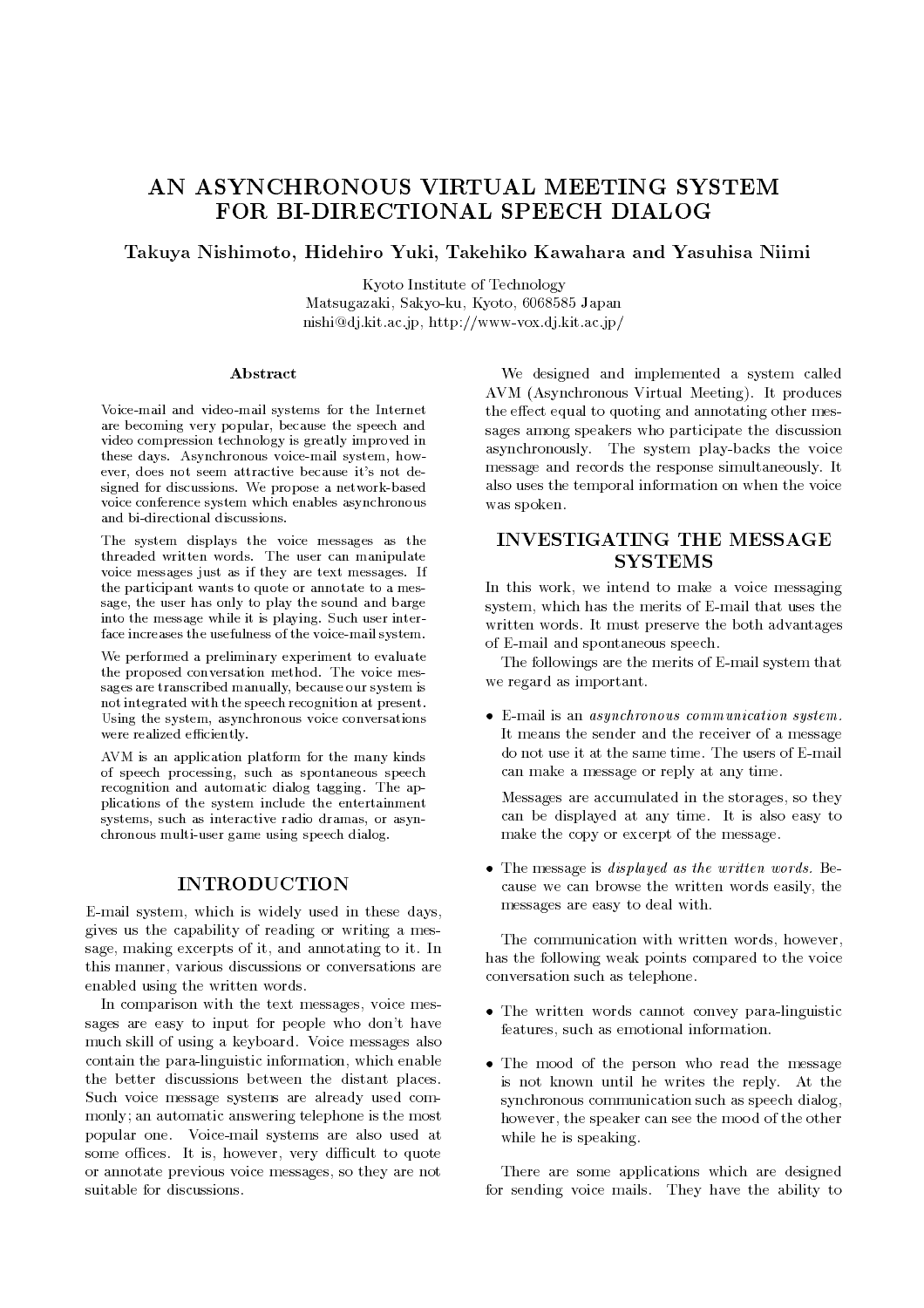compress the speech files to transfer with the limited bandwidth. Most of them, however, are designed based on the text-based mailer, so the written words are more handy than the voice data. Such systems do not appeal the merit of using voice message.

# ASYNCHRONOUS VIRTUAL

Generally the voice mail systems separate the recording procedure and the play-back procedure. In the human-to-human conversation, however, we can barge in on the other. This manner of conversation can be simulated using the audio input and output simultaneously. Some speech dialog systems have the capability of the nodding with speech output and graphical display, which aim to show the internal status of the speech recognizer and the dialog manager[1].

The full duplex voice I/O also makes the human-tohuman voice messaging system more attractive. From this point of view, we designed a system called AVM. It can play-back and record voice message simultaneously, while the other systems separate these processes (Figure 1).



Figure 1: The method for recording messages in proposed system compared to the other voice mail systems.

This system utilizes both the voice itself and the temporal information which the voice was spoken. An example of playing and recording messages in AVM is shown in Figure 2. At first, the utterance of speaker A is recorded as 1A1. In the second session requested by B, 1A is play-backed as 2A. Speaker B speaks three parts of utterances in reply to A. Each part of speech is separated by the certain length of silences and labeled as 'interrupting' or 'overlapping.' 1B1 is an interrupting part, and 1B2 and 1B3 are overlapping parts in this case. In the second session, therefore, the utterance 2A was paused by 2B1 and divided into 2A1' and 2A1". The message 2B, which consists of 2B1, 2B2 and 2B3, is stored to the server after the second session.

In our goal, whether a part is interrupting part or not would be recognized in real time. At this mo ment, however, all parts of speech are regarded as `interrupting' or `overlapping' according to the application's option menu.

Each part of speech has the relative time to it's parent part. In Figure 2, the parent part of 2B1 is 1A1, and the relative time to the parent is shown as  $t(2B1)$ . In case of 2B2 and 2B3, the parent is also 1A1, and the relative time is shown as  $t(2B2)$  and  $t(2B3)$  respectively.

In AVM, the time scale in each meeting space changes dynamically. When the user selects a set of messages, the message management server decides the layout of the messages, then it generates the sound and its markup data on demand. The relative time of a part and its parent is used in this procedure. Other attributes are also used, such as the 'interrupting' or `overlapping' label, and the words contained in the message itself (transcribed manually or by using speech recognition). In Figure 3, there are four segments which correspond to the former part of 1A1, 2B2, the latter part of 1A1, and 2B3, respectively. The first and the third segments are not equal to 2A1' and 2A1", because the message server found the more preferable point to divide 2A, which may be the nearest word-boundary of  $t(2B1)$ .

The dynamic conversation composing is one of the most important features of the system. Several functions such as speech recognition, automatic dialog tagging, language processing including modality conversion, and speech synthesis must be used to generate natural conversations.

# **VISUALIZING VOICE MESSAGES**

Another important feature of the system is the visualization of the voice messages. We designed an user interface, which displays the voice messages as if they are the written words. In the on-line bulletin board system (BBS), usually the written messages are threaded and viewed as trees. When we write messages on BBS or in the E-mail, some conventions are used to show the quoted messages, such as  $\gg$  prefix.

We designed a user-agent software of our voice messaging system with such a look-and-feel. Figure 4 is the screen image of the software. The window consists of two panes. The left pane is tree-view, which the user can select the messages. When the user selects a node in the tree, voice messages are merged into a file, which includes the selected message itself and the parent or ancestors in the tree. The right pane is text-view, on which the user can read the messages as the written words. Each paragraph corresponds to the segment generated by the server (Figure 3). While the sound is playing, each line in the text-view is highlighted with synchronizing to the voice.

Figure 5 shows the system organization and the usage of the proposed system. The whole system consists of the user-agent and the message management server. Each server manages some meeting rooms and all the original utterances are stored in the server.

In AVM, the spoken messages may be transcribed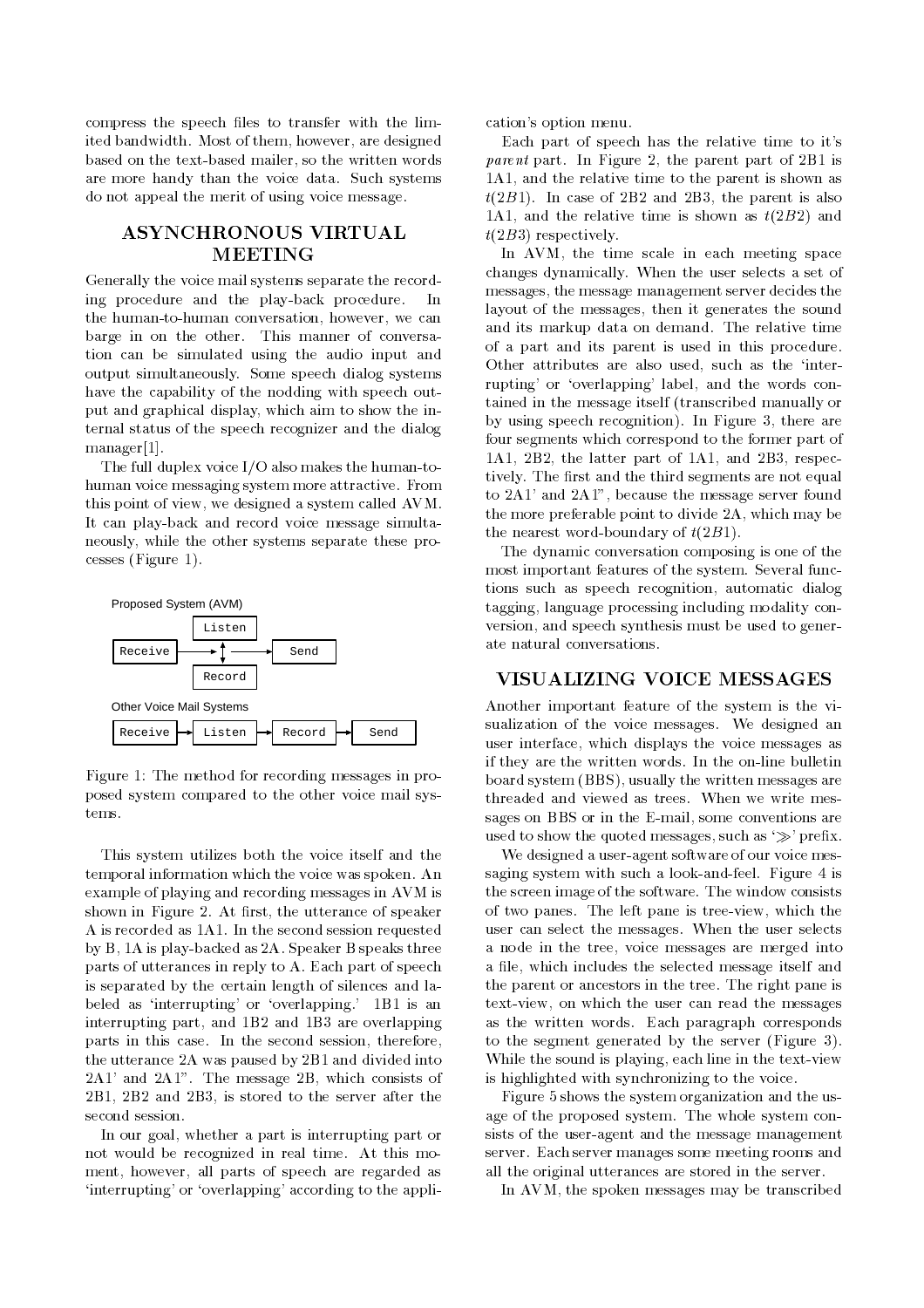

Figure 2: An example of playing and recording messages in AVM.

| SOUND:                                                                                       |                            | 2B2<br>Huh?                             |               |
|----------------------------------------------------------------------------------------------|----------------------------|-----------------------------------------|---------------|
|                                                                                              |                            |                                         | 2B3           |
| Good morning,<br>1A1                                                                         | Good morning, boss.<br>2B1 | at 1pm we want to have a meeting<br>1A1 | OK. I got it. |
| MARKUP:                                                                                      |                            |                                         |               |
| 1A1                                                                                          | 2B1                        | 1A1                                     | 2B3           |
| A:Good morning (B:Good moring, boss), A:at 1pm, we want to have a meeting. (B:OK. I got it.) |                            |                                         |               |

Figure 3: An example of merged message by the AVM server.



Figure 4: The user-agent software (VOYAGER). Left pane is the tree-view and right pane is the text-view.

in two ways. One of the possibilities is that the useragent has the capability of speech recognition. When the utterance is recorded, the voice is transcribed and transmitted to the server. Another possibility is that the server has the speech recognizer. When the server received a speech data from the user-agent, it is transcribed and stored to the database.

The important point is that the both ways could be

supported in our system. If the user-agent software has very limited speech recognition ability, the server can compensate it. If the recognition performance of user-agent is improved, it can contribute to the better usability of the user-agent software, and the server can use the information received from the user-agent. So we can put it to practical use now, and improve the speech processing for the future while the users make conversations using the present system.



Figure 5: The usage of proposed system.